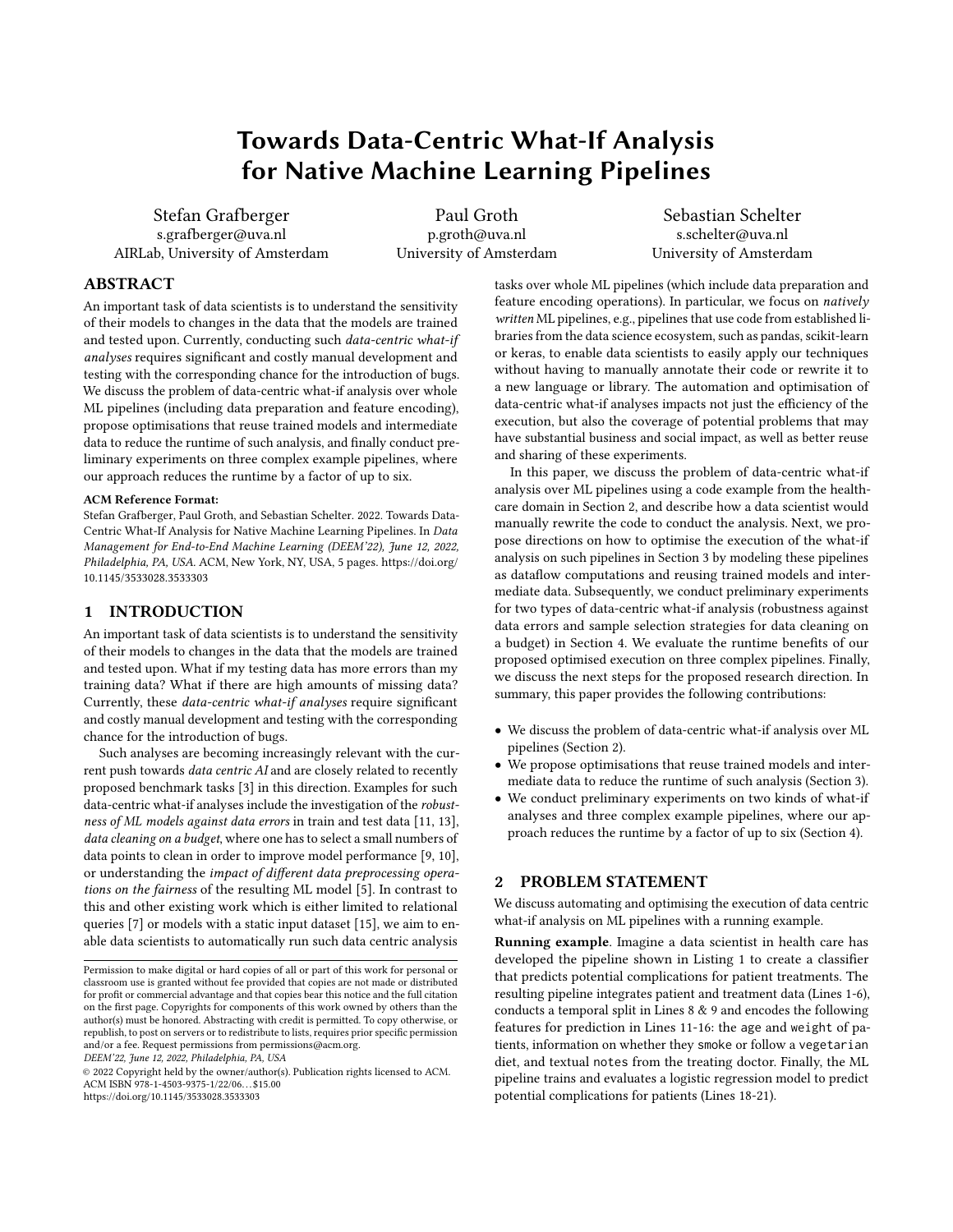What-if analysis. Imagine that our data scientist is now concerned about the robustness of the resulting model to potential errors in the data. What if a larger number of patients chose not to report their weight? What if doctors start to only write very short notes (or have a lot of typos in them) in stressful periods? The data scientist would like to evaluate what happens to the model predictions in these cases. Also, she deems it important to determine whether these errors would negatively affect the fairness of the classifier, e.g., would the prediction quality be impacted for certain age groups? Furthermore, the data scientist would like to explore whether it is beneficial to simulate such errors at training time and augment the data with them.

```
1 # Data loading
2 patients = pd.read_ccsv("s3://...")
3 treatments = pd.read_csv("s3://...")
4 # Integration and filtering
5 histories = patients.join (treatment, on="patient_id")
    histories = histories[patients.consent==True]
    # Temporal train/test split
8 train = histories [ histories . date <2019]
    9 test = histories [ histories . date >=2019]
10 # Declaratively defined (nested) feature encoding pipeline
11 pipeline = Pipeline ([
12 ('features ', ColumnTransformer ([
13 (StandardScaler (), ["age", "weight"]),
14 ( Pipeline ([ SimpleImputer () , OneHotEncoder ()])) ,
15 [" smoker ", " vegetarian "]) ,
16 (HashingVectorizer (n_features=100), "notes")])),
17 # ML model for learning
18 ('learner', LogisticRegression()])<br>19 # Train and evaluate model
    # Train and evaluate model
20 model = pipeline . fit ( train , train . had_complications )
21 print (model.score (test, test.had_complications))
```
#### Listing 1: Example pipeline for health care use case.

In summary the data scientist would like to quantify the effect of the following four scenarios on the accuracy and a given fairness metric of the model:

- (S1) What-if there were a high number of missing values in the weight attribute at inference time?
- (S2) What-if there were a high number of typos in the notes attribute at inference time?
- (S3) What-if there were a high number of missing values in the weight attribute at inference time, but the model saw similar errors at train time?
- (S4) What-if there were a high number of typos in the notes attribute at inference time, but the model saw similar errors at train time?

Manually implementing the what-if analysis. Our data scientist would likely have to spend several hours to manually implement the what-if analysis for the pipeline. She would start to write custom code for evaluating the scenarios, and copy and re-use code from the existing pipeline (which is tedious and dangerous as code bases might easily become out of sync). During the implementation, it would become clear that there are several ways to accelerate the execution of all these scenarios. For example, (S1) and (S2) both use the same model trained on the original clean train data, and have to evaluate this model on different corrupted versions of the test data. The data scientist could persist the trained model (e.g., via pickle.dumps(model)) and as well as the test data (e.g., via the to\_csv function of pandas). In the experimental code, the data scientist then loads both the persisted model and test data, uses

<span id="page-1-2"></span>

Figure 1: Classification pipeline for our running example modeled as a dataflow computation.

the Python library Jenga [\[13\]](#page-4-3) to simulate data corruptions in the weight and notes attribute, and handcodes the fairness metric evaluation by retrieving the confusion matrix for the predictions on the dirty data via scikit-learn's metrics API. The implementation of the scenarios (S3) and (S4) is more complicated because the data scientists needs to corrupt the training data and train a separate custom model for both scenarios. The test data, however, is corrupted analogously to the scenarios (S1) and (S2). That means that this data could be re-used if the data scientist thought about this and persisted it. In the end, the data scientist would have to compute predictions on the corrupted test data with the custom models and reuse the custom code to evaluate the fairness metrics

Automation and optimisation potential. Instead of forcing the data scientist to spend a long time on manually implementing these what-if analyses, we should provide means to automate them. Our vision is to allow data scientists to declaratively specify a given what-if scenario, and to automatically generate and execute the required workloads based on their existing pipeline. Such a method would reduce the analysis effort of the data scientist and the timeto-deployment of the model. At the same time, it would avoid potential errors that can occur during manual copying and editing of pipeline code. Furthermore, the execution of the what-if analysis tasks should be jointly optimised for all scenarios, for example by identifying and leveraging re-use opportunities for intermediate models and data. Finally, several tasks, such as the computation of fairness metrics, can also be automated via data provenance techniques [\[8,](#page-4-9) [12\]](#page-4-10).

# <span id="page-1-0"></span>3 APPROACH

In the following, we describe our preliminary ideas to automate and optimise the data centric what-if analysis for ML pipelines as outlined in the previous section.

Modeling ML pipelines as dataflow computations. We base our approach on a recently introduced model of treating ML pipelines for classification tasks as dataflow computations [\[8,](#page-4-9) [12\]](#page-4-10). This allows us to reason about the operations and intermediate results in such pipelines as well as to modify them. We model a classification pipeline as a dataflow computation from several input relations in a star schema to a set of ML-specific matrices, e.g., for features,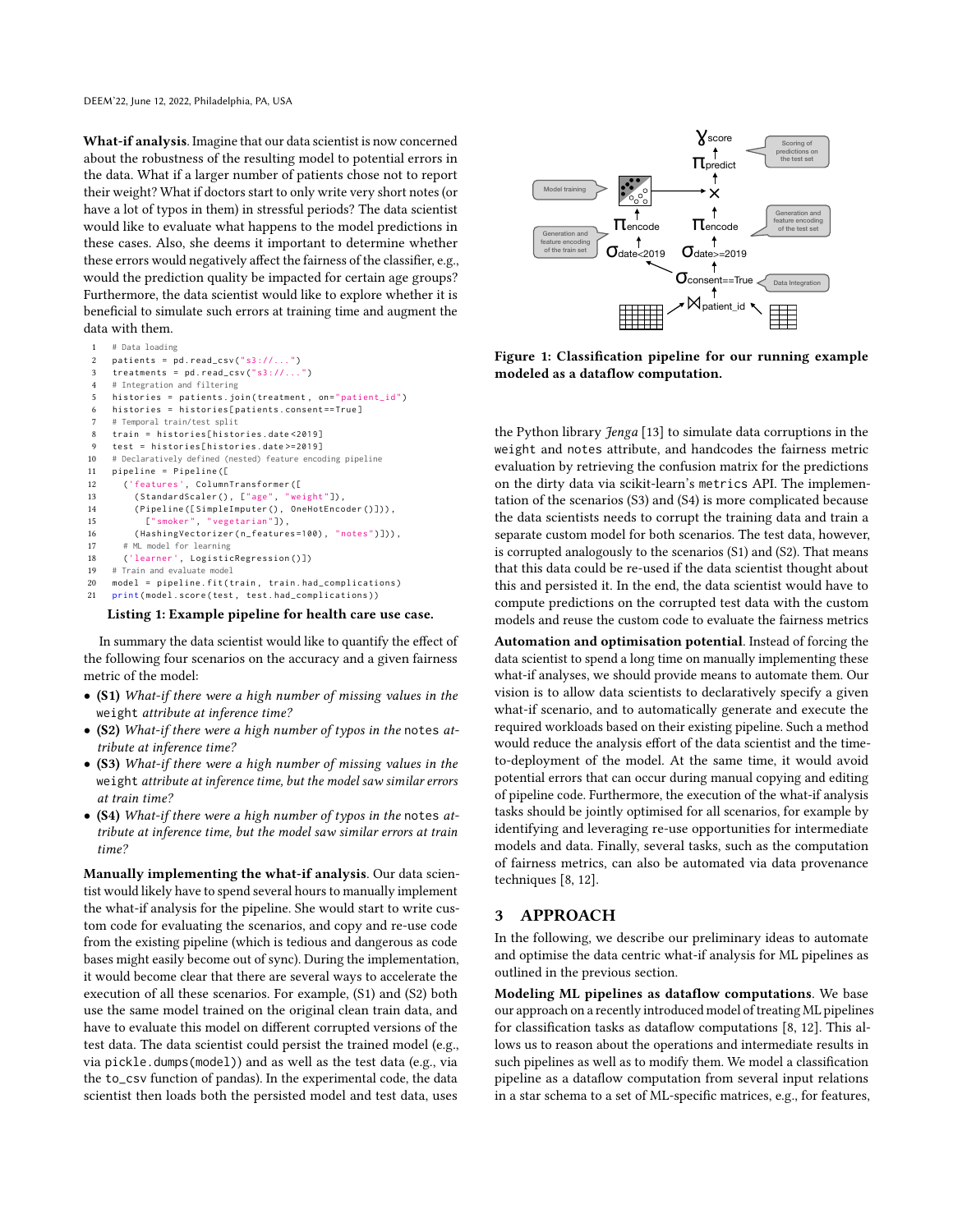Towards Data-Centric What-If Analysis for Native Machine Learning Pipelines DEEM'22, June 12, 2022, Philadelphia, PA, USA

labels, and predictions. The data integration stage of a classification pipeline combines the individual input datasets into a single table by conducting a series of joins. The subsequent data cleaning and filtering operations can then be modeled with selections and (extended) projections to remove tuples and remove/recompute attributes. The final feature encoding stage turns the data into matrix form with operations such as one-hot-encodings, which we again treat as extended projections. Formally, all these stages can be modelled with operations from the positive relational algebra (SPJU; selection, projection, join, union).

Figure [1](#page-1-2) illustrates the corresponding dataflow graph for our running example from the previous section. The pipeline integrates and filters the input datasets by joining them on the patient\_id and removing all records where a patient has not given consent to data analysis with a selection. Afterwards, the pipeline conducts a temporal split to generate train and test data with a selection on the date attribute. Next, the train data is encoded with extended projections and the model training is executed. The pipeline analogously encodes the test data with extended projections and applies the model to the result to generate predictions. Finally, the predictions are scored (e.g., to compute the model's accuracy on the test set) via an aggregation.

Optimised what-if workload execution. A naive baseline approach to execute what-if analysis tasks over this pipeline would be to generate all required different variants of the pipeline, and execute them sequentially. However, as discussed in the previous section, there is a lot of potential for reuse of models and data. In an optimised execution, we should avoid repeated model training by reusing models that are shared between different variants of the pipeline, and at the same time avoid the re-execution of shared data preparation operations between different variants of the pipeline. Instead, we want to materialise and re-use intermediate results.

Figure [2](#page-2-1) illustrates four such proposed optimisations for our running example from the previous section:  $(i)$  The train and test set (e.g., the results of the selections  $\sigma_{\text{date}<2019}$  and  $\sigma_{\text{date}>=2019}$ ) can be reused by all four scenarios;  $(ii)$  Scenarios (S1) and (S2) share the same model trained on clean training data;  $(iii)$  Scenarios (S1) and (S3) share the same corrupted test data (missing values in the weight attribute);  $(iv)$  Analogously, the scenarios (S2) and (S4) share the test data corrupted with typos in the notes attribute. Furthermore, the optimised execution can additionally apply common query optimisation techniques, e.g., pushing the filter  $\sigma_{\text{consent}=True}$ down through the join on patient\_id. Note that such optimisations can be automatically derived, e.g., by generating a single plan for all naive pipeline variants and identifying and rewriting shared sub-plans via common subexpression elimination [\[14\]](#page-4-11).

# <span id="page-2-0"></span>4 PRELIMINARY EXPERIMENTS

Overview. In the following, we experiment with two what-if analysis tasks on three complex exemplary ML pipelines. In each case, we compare the runtime of naive baseline execution (sequentially executing different pipeline variants) to the runtime of optimised execution, where we implement a hardcoded pipeline variant with our proposed optimisations. The source code for our preliminary experiments is available at [https://github.com/stefan-grafberger/deem22](https://github.com/stefan-grafberger/deem22-what-if-experiments) [what-if-experiments.](https://github.com/stefan-grafberger/deem22-what-if-experiments)

<span id="page-2-1"></span>

Figure 2: Dataflow of the optimised classification pipeline for what-if analysis with respect to four scenarios on our running example. The optimised pipeline reuses the integrated input data, corrupted test and train sets, as well as learned models for different scenarios.

Example pipelines. We evaluate our proposed optimisations on three different example pipelines, which contain data preparation, feature encoding and model training operations. Their source code is available in the github repository. Helpful Reviews identifies helpful reviews for video games from a dataset of customer reviews from Amazon [\[2\]](#page-4-12). This pipeline serves as example for pipelines with complex data preprocessing (e.g., containing several joins). Credit predicts the income level of a person based on demographic and workplace attributes from the adult income dataset [\[1\]](#page-4-13). This is a proxy task for decision making about loan applications, which is commonly used in fairness research [\[6\]](#page-4-14). This pipeline serves as an example for pipeline with relatively simple data preparation operations. Product Images is a pipeline training a convolutional neural network that distinguishes images of sneakers from ankle boots in the Fashion MNIST dataset [\[4\]](#page-4-15). The purpose of this pipeline is to show that our proposed optimisations are also beneficial for pipelines with non-relational data, employing neural networks.

What-If-Analysis 1: Robustness against data errors. We run a what-if analysis for the robustness of a classifier against data errors. We use the Jenga libary [\[13\]](#page-4-3) to inject data corruptions into randomly chosen rows of the test data of our pipelines and evalute the predictive performance on the resulting model. We repeat this for a setting where we also inject the same type of data corruptions into the training data to see if that helps the model learn to handle such erroneous data. We leverage the reviews pipeline, where we analyse the impact of three different data corruptions: scaling a random fraction of values in the numeric star\_rating attribute, generating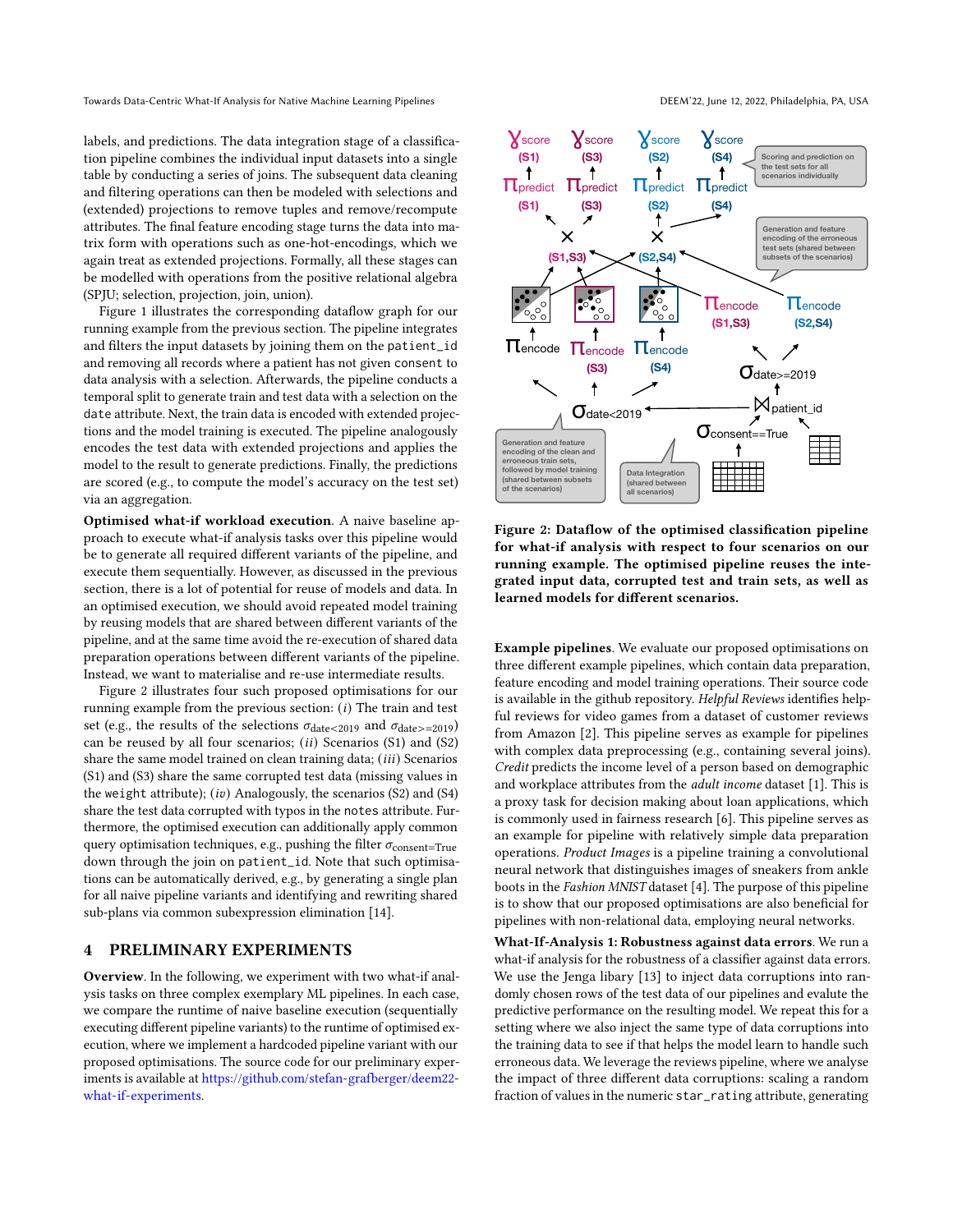#### DEEM'22, June 12, 2022, Philadelphia, PA, USA

<span id="page-3-0"></span>

(a) Runtime comparison for the "robustness against data errors" experiments on the reviews and credit pipelines. The optimised execution reduces the mean end-to-end runtime by more than 5x.



<span id="page-3-1"></span>(b) Runtime comparison for the "data cleaning on a budget" experiment on the product images pipeline. The optimised execution reduces the runtime for data preparation operations by more than 5x.



<span id="page-3-2"></span>(c) (Left) Accuracy over time for the "data cleaning on a budget" experiment on the product images pipeline. Selecting samples to clean via Shapley values reaches a high accuracy level faster and produces more stable results; (Right) corresponding precision of the mislabeled sample selection, where selection based on Shapley values clearly dominates random selection.

#### Figure 3: Runtime comparison for the benefits of optimised execution for two what-if analyses (left), and predictive performance for the data cleaning on budget analysis (right).

a distribution shift in the categorical verified\_purchase attribute, and injecting typos in the textual review\_headline attribute. For the credit pipeline, we scale values in the numeric age attribute, apply a distribution shift in the categorical workclass attribute, and inject missing values in the categorical education attribute. We apply the selected data corruption to 20%, 50% and 90% of the values.

Results and discussion. We plot the resulting mean runtime of the optimised and naive execution for the what-if analysis in Figure [3\(a\).](#page-3-0) For the review pipeline, we observe a runtime decrease by a factor of more than six for the optimised execution (12.12 seconds) compared to naive execution (72.73 seconds). Similarly, we observe a more than 6x runtime decrease for the credit pipeline, where the optimised execution reduces the mean runtime from 17.41 seconds to 2.70 seconds. We attribute this to the fact the optimised version only needs to load the csv input files once in the beginning, and that it does not need to retrain the model for the cases where only the test data is corrupted. Furthermore, our optimised variant does not featurise all columns every time but selectively generates corrupted versions of them. For that, we corrupt 100% of the data once and then sample from this data (for the missing values corruption, we can even generate the corrupted data on the fly). We summarise interesting findings from the what-if analysis. For the reviews pipeline, we observe the strongest negative impact (up to 5% decline in AUC) for scaling corruptions on the star\_rating attribute, and training on erroneous data does not fix this. For the credit pipeline, we additionally look at the fairness of the model in terms of the difference in false negative rates between white and non-white persons. The accuracy of the model is relatively robust against corruptions in attributes other than age. The fairness impact is often uncorrelated with the accuracy impact, e.g., we find a low impact on accuracy for a high error rate in the workclass attribute, but a strong negative impact on the fairness.

What-If-Analysis 2: Data cleaning on a budget. Next, we run a what-if analysis for a scenario, where one has limited means to clean the training data for an ML pipeline. We leverage the product images pipeline for this experiment. We generate dirty, mislabeled training data by flipping the target label of 50% of the 1,000 training images, chosen at random. Next, we select 50 samples to clean with a predefined strategy, simulate manual data cleaning

(by correcting their label if it was wrong), retrain the convoluational neural network in the pipeline, and measure its accuracy on the test set. We repeat this process for 10 iterations, and evaluate two different strategies for choosing the samples to clean:  $(i)$  we naively choose the samples at random,  $(ii)$  we choose the samples based on their estimated Shapley value [\[9\]](#page-4-4), which denotes their utility for the classifier.

Results and discussion. The reduction in the mean runtime is depicted in Figure [3\(b\).](#page-3-1) The end-to-end runtime is decreased from 20.01 seconds for naive execution to 11.89 seconds with optimised execution. Note that roughly 10 seconds of this runtime are for repeated model training, which cannot be optimised but is not required for computing estimated shapley values. Without model retraining, our optimisations reduce the runtime by a factor of more than five from 9.67 seconds to 1.88 seconds. We attribute this to the fact that the optimised variant only needs to load the data from disk once, and, more importantly, only needs to featurise the train and test set once, which saves all but one execution of the preprocessing operations. The resulting featurised train and test data can then be used for all subsequent iterations. Figure [3\(c\)](#page-3-2) illustrates the results of the what-if analysis for the two sample selection strategies under comparison. The left plot shows that Shapley value-based selection is more beneficial than random selections, as the model reaches a high accuracy level faster, and its predictive performance is more stable. Additionally, as plotted on the right, Shapley value-based selection identifies a much higher fraction of the mislabeled samples in each iteration than random selection.

## 5 SUMMARY & NEXT STEPS

We discussed the problem of data-centric what-if analysis for natively written ML pipelines and showcased the runtime benefits provided by reusing trained models and intermediate results. In followup work, we will explore how to automatically rewrite userdefined pipelines to apply these optimisations. We intend to build this rewriting machinery on top of our recently introduced work for instrumenting the Python code of ML pipelines and extracting a "logical plan" of the pipeline operations [\[8,](#page-4-9) [12\]](#page-4-10). Furthermore, we intend to generalise the covered what-if scenarios, to base the optimisations on a cost model, and to experiment with parallelising the execution using different backends.